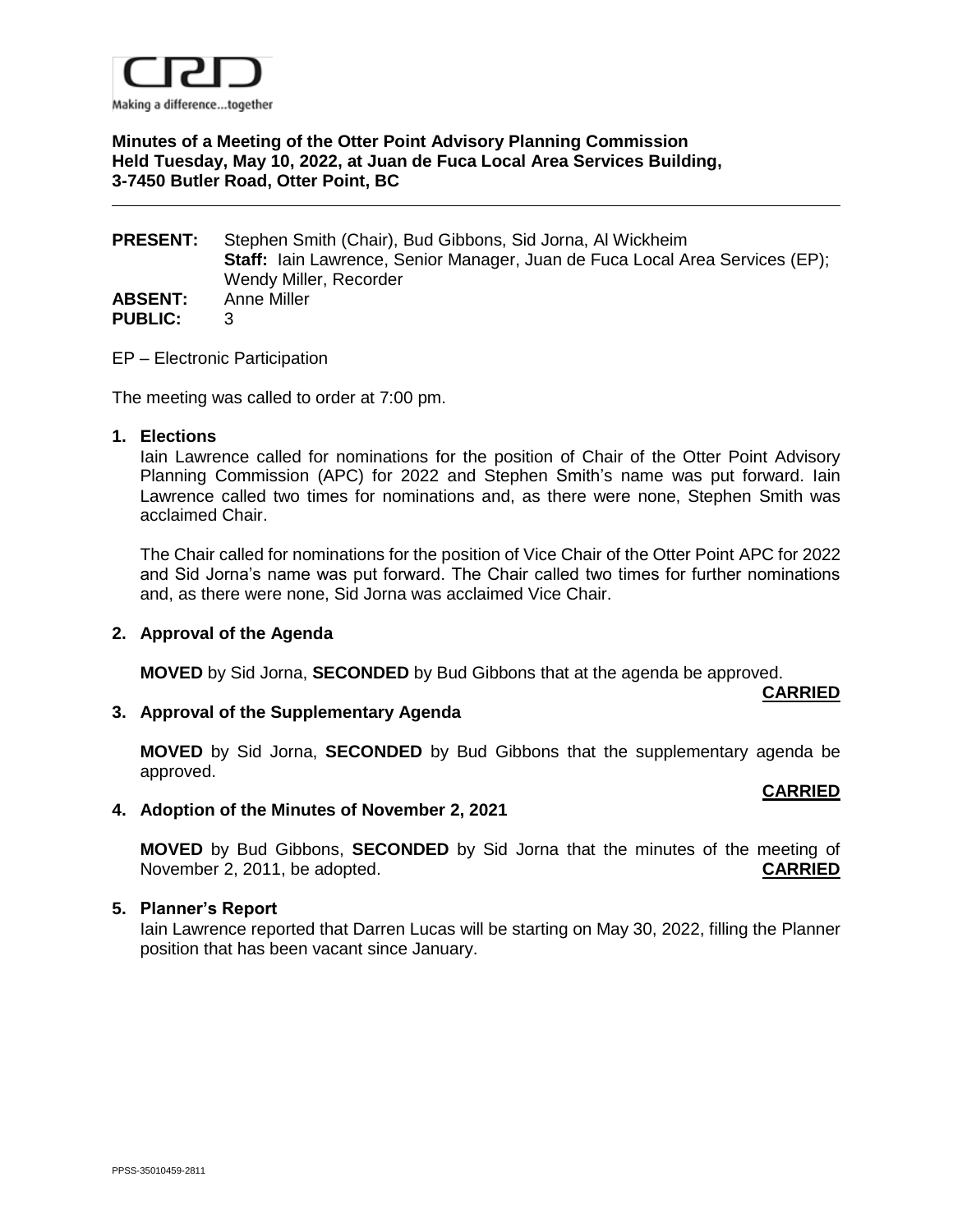# **6. Temporary Use Permit Application**

**a) TP000011 - Lot 4, Section 47, Otter District, Plan VIP52344 (7861 Tugwell Road)** Iain Lawrence spoke to the staff report for a new temporary use permit to allow for the continued operation of a microbrewery with new outdoor patio and expanded food service on land zoned Rural Residential 2 (RR-2).

Iain reported that the Juan de Fuca Land Use Committee (LUC) considered the application at its meeting of April 19, 2022, and directed referral of the proposal to agencies and to the APC. At that same meeting, the LUC considered a concurrent application for liquor lounge endorsement and outdoor patio (LP000031) for the expanded service and recommended support in-principle subject to issuance of Temporary Use Permit TP000011.

Iain Lawrence highlighted the subject property and site plan of the brewery, showing the licensed brewery and picnic area as permitted by current temporary use permit TP000009, as issued in 2018, and the proposed outdoor patio location.

Iain Lawrence reported that:

- the Liquor and Cannabis Regulation Branch (LCRB) granted a Temporary Expanded Service Area (TESA) to support compliance with the Provincial Health Officer's orders and guidelines regarding physical distancing due to COVID-19
- to continue operation of the expanded service area, the establishment has applied to the LCRB for a lounge endorsement and outdoor patio
- the lounge endorsement would also permit the patio
- food must be available to patrons in the lounge
- proposed Temporary Use Permit TP000011 has been prepared to maintain the conditions established by TP00009, including a maximum of 30 persons on site at any one time, as well as a maximum of 10 vehicles at any one time
- the proposed permit conditions are in keeping with the Home Industry regulations prescribed by the Juan de Fuca Land Use Bylaw, Bylaw No. 2040

Iain Lawrence directed attention to the supplementary agenda which includes one submission that states concern regarding adequate parking.

Iain Lawrence confirmed that the applicants were present.

Iain Lawrence responded to questions from the APC advising that:

- staff and the LUC supported a new temporary use permit application rather than renewal of the existing temporary use permit to support broader public consultation regarding the expanded service
- renewal would have extended the current temporary use permit for a further three years
- should a new temporary use permit be issued, that permit would be for three years with an option to renew for an additional three years
- the opportunity to apply to renew the permit does not guarantee that the permit will be renewed by the local government
- the LUC may support issuance of a temporary use permit as a way to gauge the community's support for the proposed use
- the applicants are not restricted from applying to rezone